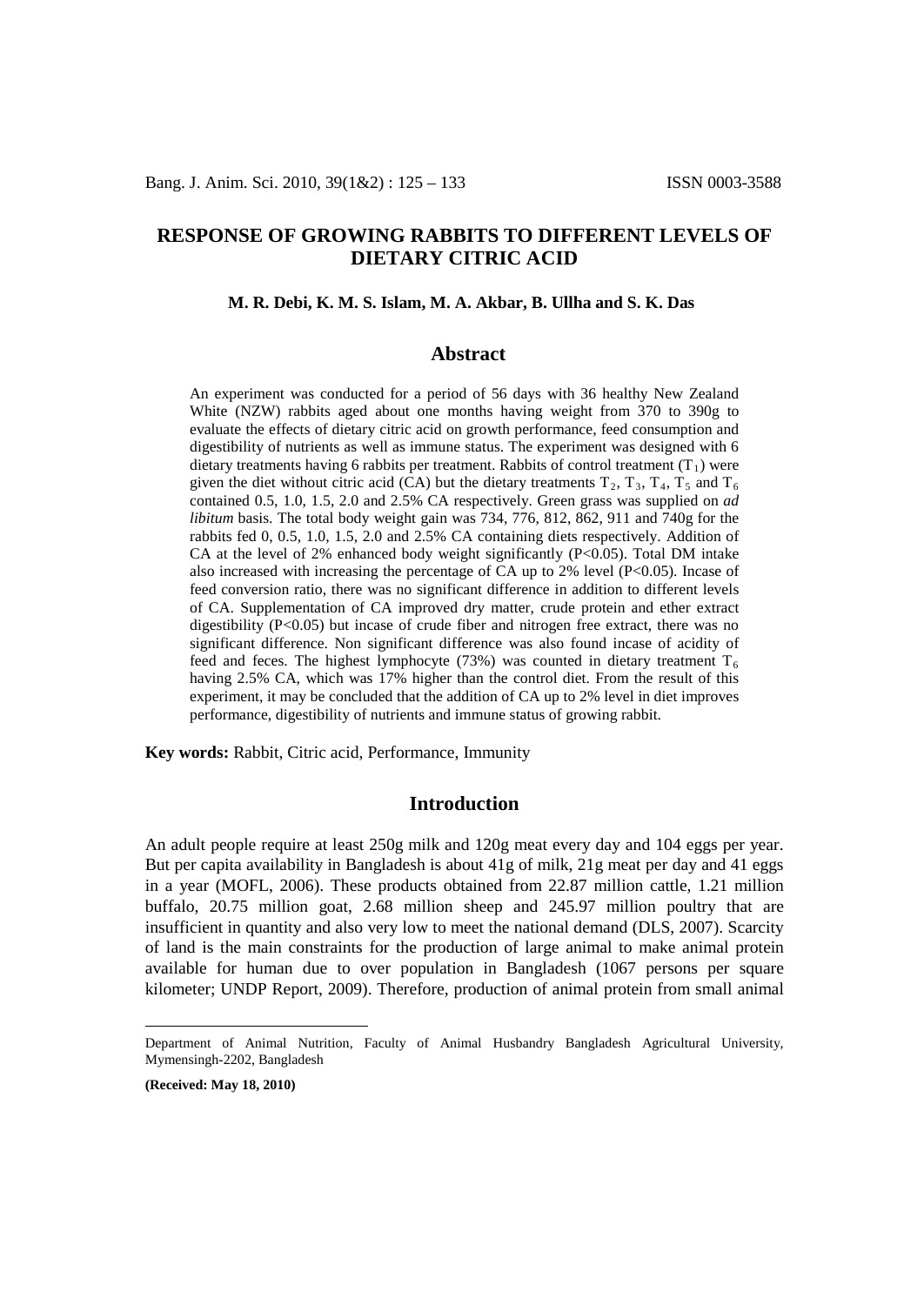should be emphasized as an alternate option to mitigate the protein requirement for the nation. Considering this point, rabbit would be an important micro livestock (Vietmeyer, 1985). Numerous attempts have been made to improve the productive performance of small animal by using growth promoters (Ashour *et al*., 2004 and El-Kholy *et al.,* 2008a) or enzyme supplementation (Sarhan, 2001 and El-Mahdy *et al*., 2002). But, considering health hazard the feed manufacturers and the animal growers have been actively looking for an efficacious alternative. Several alternatives such as organic acids, probiotics, prebiotics, herbs, enzymes and essential oils have recently been used to serve the purpose. Among those the organic acids are important alternatives to antibiotics exclusively used as a growth promoter and for improvement of the feed conversion efficiency in farm animals (Esteive *et al.,* 2001). Among other organic acids citric acid is cheap, available non-corrosive and has greater growth promotion property. Its addition significantly increase live weight gain, feed conversion efficiency and availability of nutrients (Shen *et al.,* 2005; Atapattu *et al*., 2005; Moghadam *et al*., 2006 and Nezhad *et al*., 2007). It also increases the immunity of animals (Abdel-Fattah *et al.*, 2008 and Rahmani and Speer, 2005). The experiment was conducted to investigate the effect of different levels of dietary citric acid on growth performance, feed consumption, digestibility of nutrients and immune status of growing rabbit.

## **Materials and Methods**

### **Rabbit and test substance**

A total of 36 weaned apparently healthy crossbred New Zealand White (NZW) rabbits aged about 30 to 45 days were collected from Madhupur, Tangail. The initial live weight of rabbits ranged from 370 to 390g. Citric acid  $(C_6H_8O_7)$ , a weak organic acid with molecular weight 192.123 g/mol, crystalline white solid, odorless compound used as a test substance.

### **Trial house and adaptation of rabbit**

The cages of rabbit were steel, Quonset style (Harris, 1983) measuring  $1.9m \times 1.8m \times 1.3m$ in dimension where two rabbits were placed. J-shaped screened metal feeders and 250 ml plastic mug as waterers were provided in cages. The cages were properly washed and cleaned with forced water and then kept for drying properly. The feeders, waterers and trays for feces collection were cleaned properly and disinfected by using phenyl solution and were left for few days. Before the commencement of the study, the animals were kept for two weeks to adapt with the experimental feeds and environment.

#### **Experimental design**

The experiment was conducted in a Completely Randomized Design (CRD) having 6 dietary treatments with 3 replicate cages each of 2 rabbits. The rabbits were given green grass and concentrate mixture, where concentrate mixture were further fortified with 0, 0.5, 1.0, 1.5,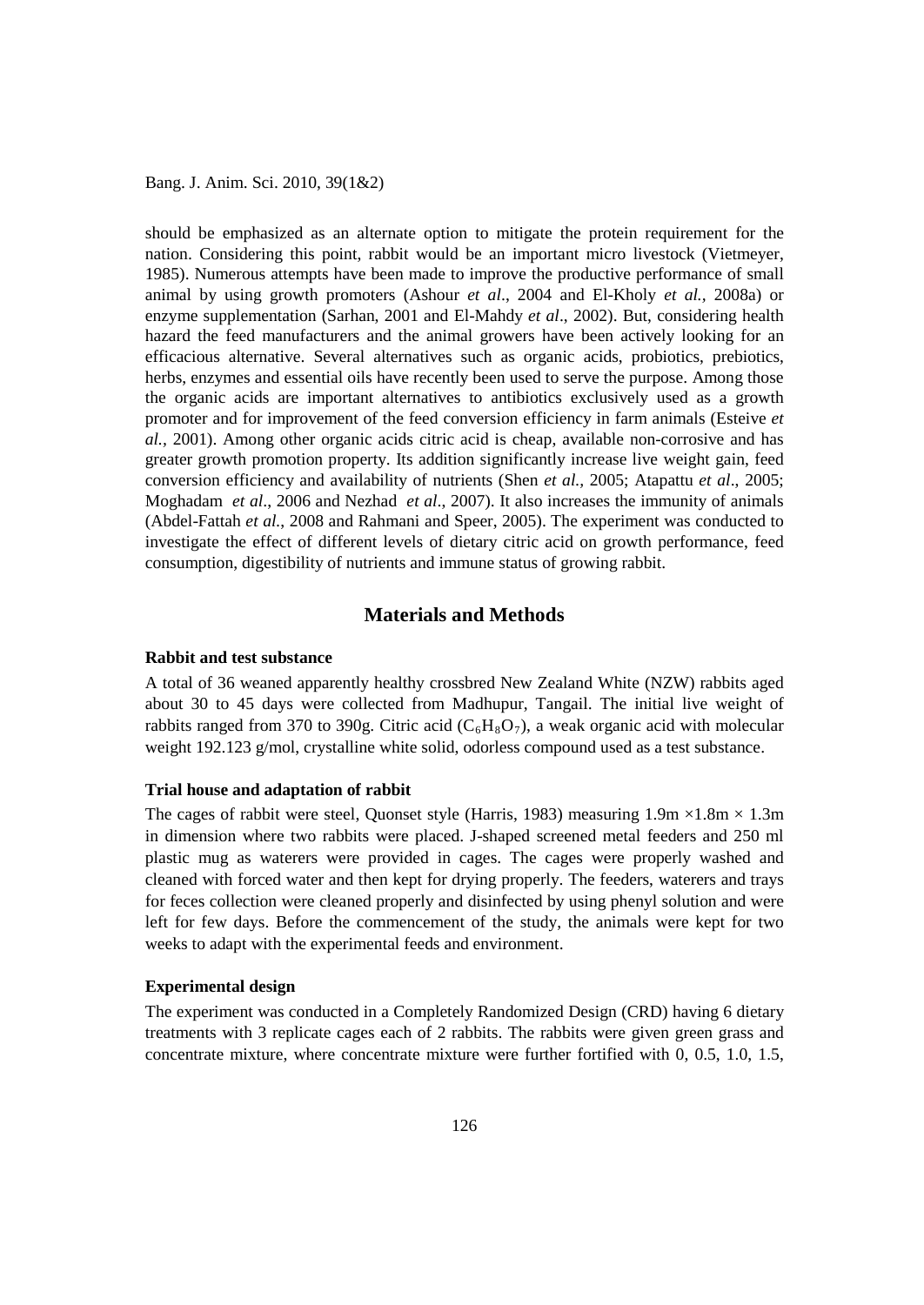2.0 and 2.5% citric acid for the dietary treatment  $T_1$   $T_2$ ,  $T_3$ ,  $T_4$ ,  $T_5$  and  $T_6$  respectively (Table 1).

| Ingredients (kg/100kg) | Dietary treatments $(\%$ CA) |         |       |                |       |       |  |  |  |
|------------------------|------------------------------|---------|-------|----------------|-------|-------|--|--|--|
|                        | $T_1$                        | $T_{2}$ | $T_3$ | T <sub>4</sub> | $T_5$ | $T_6$ |  |  |  |
| Maize                  | 58.5                         | 58.0    | 57.5  | 57.0           | 56.5  | 56.0  |  |  |  |
| Soybean meal           | 25                           | 25      | 25    | 25             | 25    | 25    |  |  |  |
| Rice polish            | 14.1                         | 14.1    | 14.1  | 14.1           | 14.1  | 14.1  |  |  |  |
| Citric acid            | 0.0                          | 0.5     | 1.0   | 1.5            | 2.0   | 2.5   |  |  |  |
| <b>DCP</b>             | 1.5                          | 1.5     | 1.5   | 1.5            | 1.5   | 1.5   |  |  |  |
| Common salt            | 0.5                          | 0.5     | 0.5   | 0.5            | 0.5   | 0.5   |  |  |  |
| Premix                 | 0.25                         | 0.25    | 0.25  | 0.25           | 0.25  | 0.25  |  |  |  |
| DL-Methionine          | 0.15                         | 0.15    | 0.15  | 0.15           | 0.15  | 0.15  |  |  |  |
| Total                  | 100                          | 100     | 100   | 100            | 100   | 100   |  |  |  |

## **Table 1. Formulation of diet**

### **Feeding of the experimental rabbit**

Concentrate mixture and green grass were supplied on *ad libitum* basis. Locally available road side grass was collected every morning and evening followed by cleaning, chopping, weighing and supplied to the animals. The green grass and concentrate mixture was offered twice daily, once at 7.00 am and other at 4.00 pm. Clean and safe drinking water was made available to the animals at all times.

### **Measurement**

The amount of concentrate and grass offered were recorded twice a day. The refusal of both roughage and concentrate of the subsequent days were collected, weighed and recorded. Digestibility trial was conducted for last 7 days of the trial. pH value of feed and feces were measured using pH meter. For determination of the immunity of the experimental rabbit, differential leukocyte count (DLC) was performed as per technique described by Shastry (1983).

Feed, feces and grass sample were analyzed for proximate composition following the method described by AOAC (1990). Data collected for different parameters were analyzed statistically (Steel and Torrie, 1980).

### **Results and Discussion**

### **Growth performance**

Addition of different levels of citric acid significantly  $(P<0.05)$  increased live weight of the experimental rabbit. The final weight was 1085, 1147, 1178, 1254, 1297 and 1082g for the rabbit fed diet containing 0.0, 0.5, 1.0, 1.5, 2.0 and 2.5% CA respectively and corresponding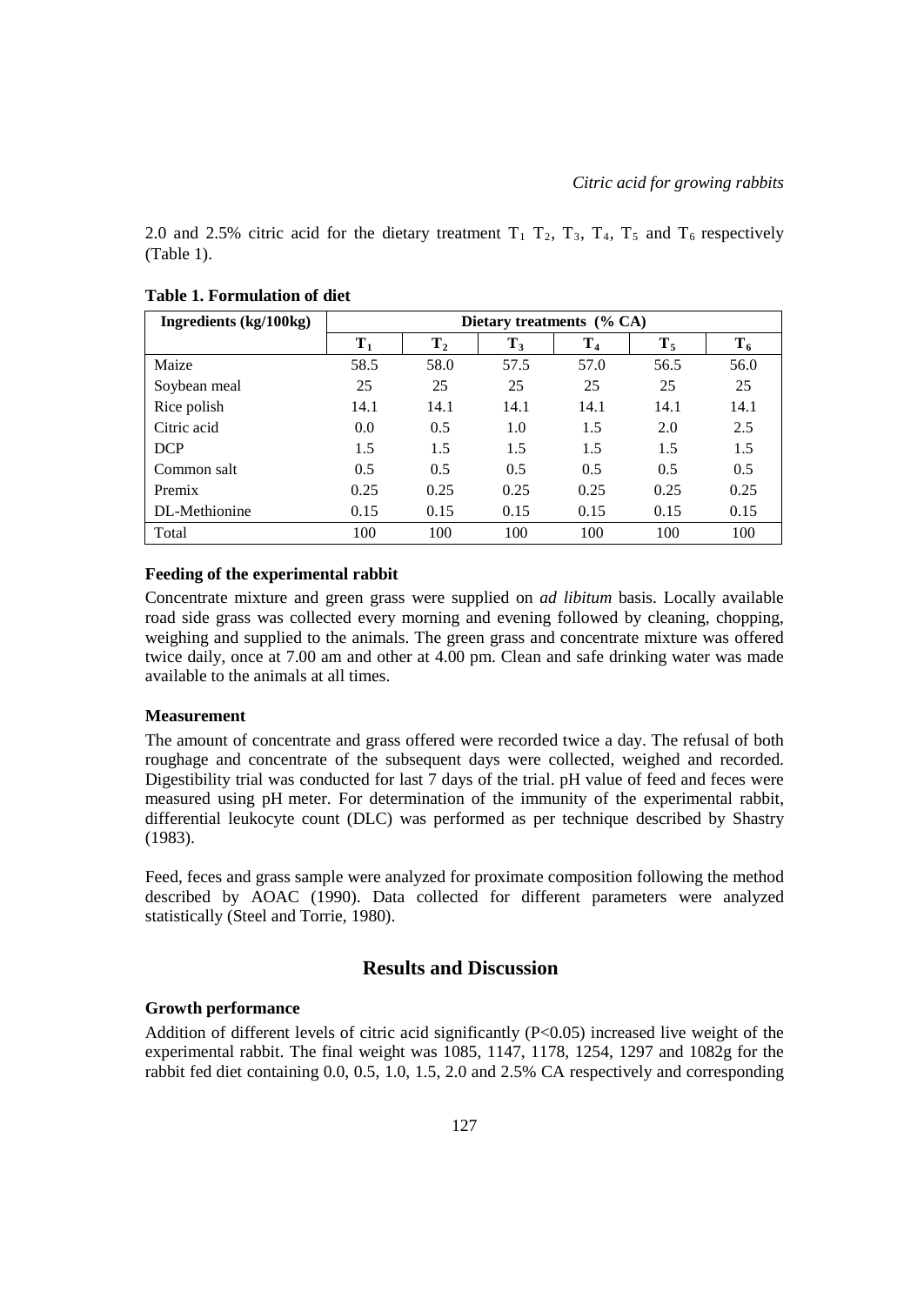total weight gain was 734, 776, 812, 862, 911 and 739g in different dietary groups. The trend of increase of body weight followed with the increasing level of CA up to 2% but declined at 2.5% level (739g) which was nearly similar to control. This result agreed with Cesari *et al.* (2008), who found that addition of organic acid (formic and lactic acid) increased the live weight gain of rabbit. The other researchers (Abdel-Fattah *et al.* 2008 and Nezhad *et al.* 2007) found that addition of dietary citric acid, acetic acid and lactic acid in broiler ration improved the live weight of broiler chicks as compared to those of un-supplemented diet. Moghadam *et al.* (2006) and Maiorka *et al.* (2004) reported that citric acid had positive effect on live weight of broiler. Other researchers reported that inclusion of citric acid in broiler diet improved weight gain which was consistent with the present finding (Afsharmanesh and Pourreza, 2005; Shen *et al.,* 2005; Ivanov 2005 and Snow *et al.* 2004). This result disagreed with the result of Zaghini *et al.* (1986) who mentioned that addition of 1.5% of either citric or formic acid, replacing an equivalent amount of maize meal had no significant effects on daily body weight gain in comparison with the control diet.

### **Feed intake**

Significant (P<0.05) responses were observed with increasing levels of citric acid in case of feed (Concentrate and roughage) intake. Total concentrate and roughage intake were 3616, 3776, 3840, 4435, 4562, 3588g and 2234, 2371, 2424, 2573, 2837, 2240g for dietary treatments  $T_1, T_2, T_3, T_4, T_5$  and  $T_6$  respectively. Concentrate and roughage intake increased as the level of citric acid was increased up to 2% but decreased at 2.5% level which was similar to the control. In case of rabbit, little information is available about the effect of citric acid on performance. Atapathu *et al*. (2005) found that the effects of citric acid on feed intake of broiler chicks were significant, similar to the result as observed by Moghadam *et al.* (2006). However, it is not consistent with the observation of Nezhad *et al.* (2007) who found no significant effect of citric acid on feed intake in broiler. From different citations it is clear that, effect of citric acid on feed consumption has a positive effect.

### **Dry matter (DM) intake**

Total DM intake was 3286, 3365, 3400, 3605, 3693 and 3282g for the group of rabbit fed 0.0, 0.5, 1.0, 1.5, 2.0 and 2.5% citric acid containing diet respectively. Clear indication was found that citric acid increased the DM intake of the experimental rabbit. In case of 2% citric acid level, DM intake was highest and it was 12% more than the control. In this experiment, it was found that DM intake increased as the level of citric acid increased up to 2% level.

#### **Feed conversion ratio (FCR)**

A linear trend of improvement of feed conversion ratio observed up to the inclusion of citric acid at 2% level, but subsequent increment (2.5%) of citric acid level reduced the FCR which was similar to the control (0.0% CA). Castrovilli (1991) found that feed conversion efficiency of rabbits was improved with the addition of 0.15 or 0.3% mixture of organic acids including citric acid. This result agreed with the result of Radcliffe *et al.* (1998). Who found that addition of citric acid and phytase enzyme in the pig diet increased the feed conversion efficiency. Addition of citric acid increased the feed conversion efficiency of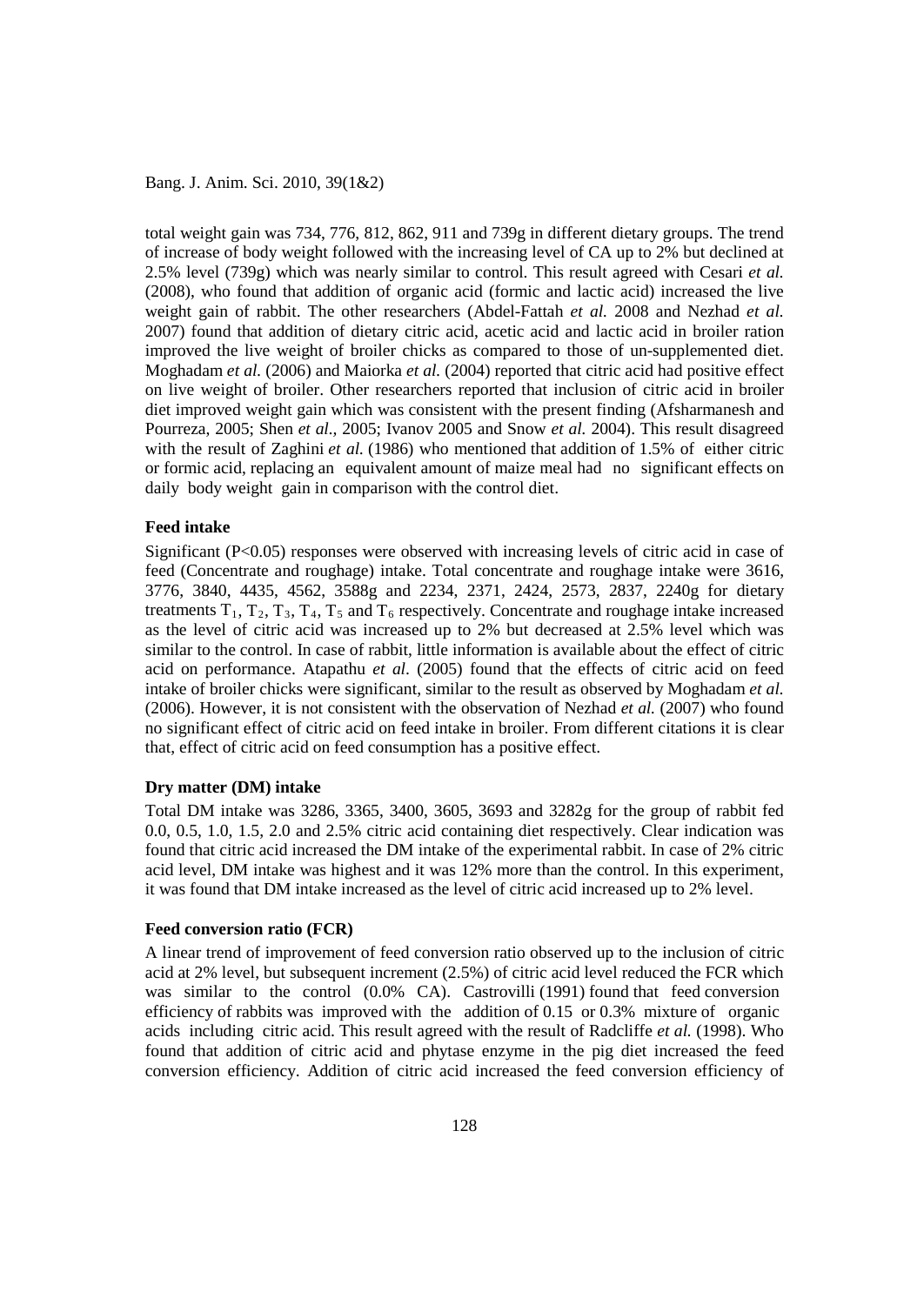broiler (Denil *et al*., 2003). Nezhad *et al.* (2007) and Shen *et al.* (2005) found significant effect of CA on FCR but the result disagreed with the result of other researchers who mentioned that the addition of CA in broiler diet had no effect on FCR (Gong-YiFeng *et al.,* 2006; Atapattu *et al.,* 2005 and Moghadam *et al.,* 2006).

| <b>Parameters</b>    | Dietary treatments $(\%$ CA) |                    |                   |                    |                         |                   |            |               |  |
|----------------------|------------------------------|--------------------|-------------------|--------------------|-------------------------|-------------------|------------|---------------|--|
|                      | $T_1(0.0)$                   | $T_2(0.5)$         | $T_3(1.0)$        |                    | $T_4$ (1.5) $T_5$ (2.0) | $T_6(2.5)$        | <b>SEM</b> | Level of Sig. |  |
| Initial weight $(g)$ | 351                          | 372                | 367               | 393                | 386                     | 342               | 7.7        | <b>NS</b>     |  |
|                      | $\pm 34.0^{\#}$              | $\pm 2.0$          | ±4.4              | $\pm$ 5.2          | $\pm 18.2$              | $\pm$ 59.2        |            |               |  |
| Final weight (g)     | $1085^a$                     | $1147^b$           | $1178^b$          | $1254^{\circ}$     | $1297^{\circ}$          | $1082^a$          | 21.3       | $\ast$        |  |
|                      | ±16.4                        | $\pm 5.0$          | $\pm 31.8$        | $\pm$ 13.3         | ±14.6                   | ±65.7             |            |               |  |
| Total live weight    | $734^{\mathrm{a}}$           | $776^{ab}$         | $812^{bc}$        | 862 <sup>cd</sup>  | $911^d$                 | 739 <sup>a</sup>  | 20.5       | $\ast$        |  |
| gain(g)              | $\pm 52.0$                   | ±7.5               | $\pm 6.6$         | $\pm 12.1$         | $\pm 12.0$              | $\pm 21.0$        |            |               |  |
| Daily live weight    | 13.1 <sup>a</sup>            | 13.9 <sup>ab</sup> | $14.5^{bc}$       | 15.4 <sup>cd</sup> | $16.3^d$                | $13.2^a$          | 3.70       | $\ast$        |  |
| gain(g)              | $\pm 1.2$                    | $\pm 1.0$          | $\pm 3.1$         | $\pm 2.0$          | $\pm 1.4$               | $\pm 1.0$         |            |               |  |
| Intake $(g)$         |                              |                    |                   |                    |                         |                   |            |               |  |
| Concentrate          | $3616^a$                     | 3776 <sup>ab</sup> | $3840^{ab}$       | $4435^{ab}$        | $4562^b$                | 3588 <sup>a</sup> | 14.0       | $\ast$        |  |
|                      | $\pm 15.2$                   | $\pm 51.3$         | ±50.4             | $\pm 17.5$         | ±75.4                   | ±41.2             |            |               |  |
| Roughage             | $2234^a$                     | $2371^b$           | $2424^{bc}$       | $2573^{\circ}$     | $2837$ <sup>d</sup>     | $2240^a$          | 12.5       | $\ast$        |  |
|                      | ±44.4                        | $\pm 26.4$         | $\pm 87.8$        | $\pm 29.9$         | $\pm 18.5$              | ±34.2             |            |               |  |
| Dry matter           | $3286^a$                     | $3365^b$           | 3400 <sup>b</sup> | $3605^{\circ}$     | 3693 <sup>d</sup>       | $3282^a$          | 41.3       | $\ast$        |  |
|                      | ±12.8                        | ±7.9               | ±5.7              | $\pm 19.1$         | $\pm 11.1$              | $\pm 12.3$        |            |               |  |
| $FCR$ (kg)           | 4.5                          | 4.4                | 4.2               | 4.2                | 4.0                     | 4.4               | 0.10       | <b>NS</b>     |  |
| FI/kgLWG)            | $\pm 0.36$                   | $\pm 0.21$         | $\pm 0.15$        | $\pm 0.20$         | $\pm 0.17$              | $\pm 0.19$        |            |               |  |

**Table 2. Growth performance, feed intake, dry matter intake and feed conversion ratio of the experimental rabbit under different levels of dietary citric acid** 

a,b,c,d Mean values within the same row with uncommon superscripts differed significantly  $(P<0.05)$ ,  $^#$  Mean  $\pm$  SE (Standard error)

 $SEM$  = Standard error of mean

 $NS = Non-significant, * = Significant at 5% level$ 

### **pH of feed and feces**

Addition of citric acid decreased the level of  $p<sup>H</sup>$  in feed and feces linearly. In both the cases, the lowest p<sup>H</sup> value was found in case of dietary treatment  $T_6$  containing 2.5 % citric acid. This result is similar to the result of Radcliffe *et al*. (1998) and Scipioni *et al.* (1979). They found that addition of citric acid in ration reduced dietary P<sup>H</sup>. Similar result was reported by Sammel and Claus (2003).

#### **Digestibility of different nutrients**

Digestibility of different nutrients indicated that citric acid increased digestibility of nutrients. In most of the cases, diet with 2% CA  $(T<sub>5</sub>)$  fed to the growing rabbits tended to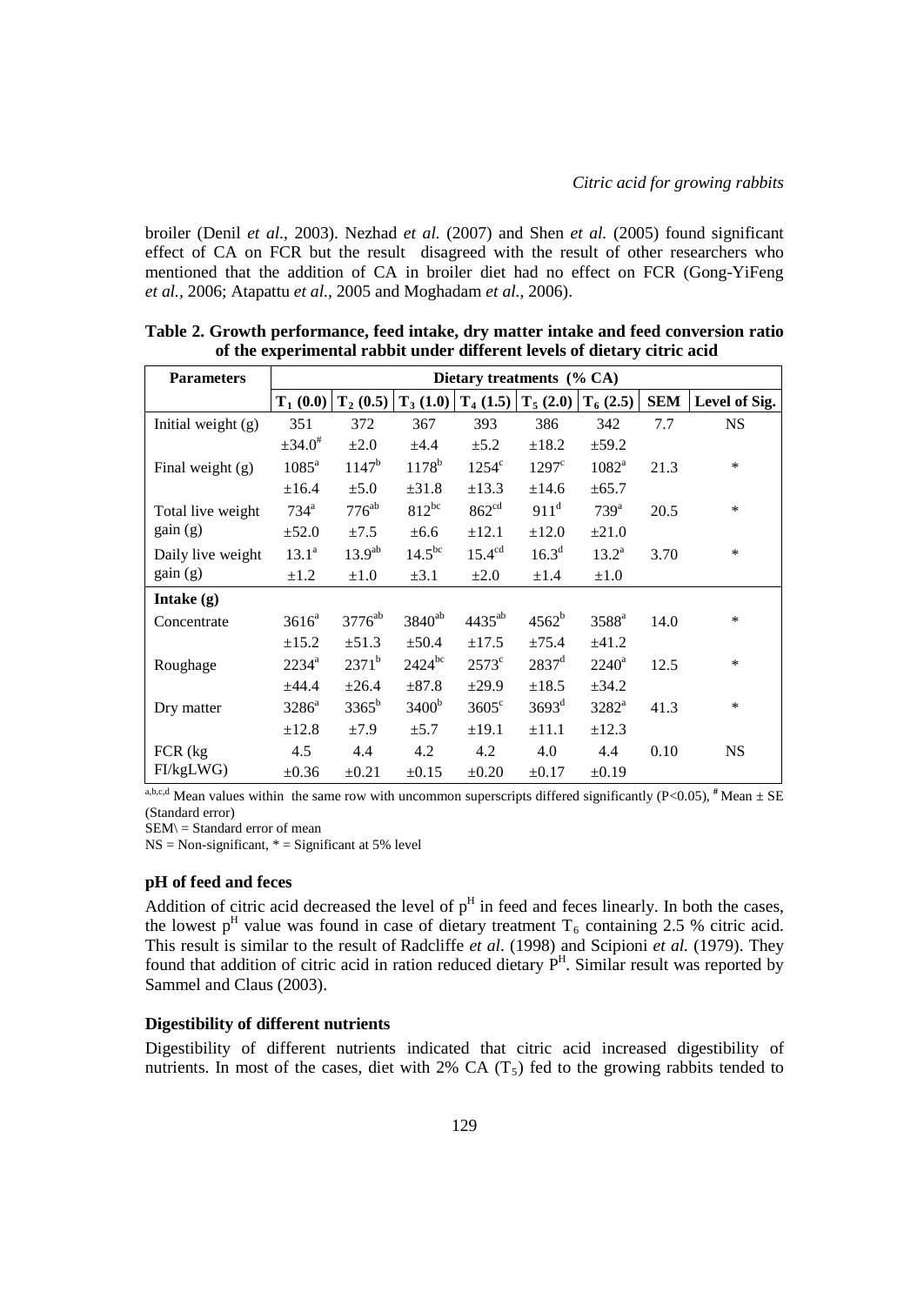improve the digestibility (P<0.05). Significant difference (P<0.05) was found on DM, CP and EE digestibility. These findings reflected that the level of 2% CA may be the most suitable concentration compared to other doses. The present results agree with those of Scipioni *et al.* (1979) who mentioned that addition of citric acid in the diet increased digestibility.

| pH    |               | SEM            | <b>Level</b>                                                                        |                                             |            |      |         |
|-------|---------------|----------------|-------------------------------------------------------------------------------------|---------------------------------------------|------------|------|---------|
|       | $T_1(0.0)$    | $T_2(0.5)$     | $\mid$ T <sub>3</sub> (1.0) $\mid$ T <sub>4</sub> (1.5) $\mid$ T <sub>5</sub> (2.0) |                                             | $T_6(2.5)$ |      | of Sig. |
| Feed  | $6.4 + 0.015$ | $6.1 + 0.17$   |                                                                                     | $5.9+0.20$ $5.7+0.25$ $5.5+0.28$ $5.3+0.31$ |            | 0.12 | NS.     |
| Feces | $7.5 + 0.21$  | $7.4 \pm 0.21$ |                                                                                     | $7.2+0.17$ $7.2+0.22$ $6.9+0.15$ $6.7+0.19$ |            | 0.09 | NS.     |

**Table 3. Effect of citric acid on pH of feed and feces**

**#** Mean ± SE (Standard error)

 $SEM = Standard$  error of mean;  $NS = Non-significant$ 

| <b>Digestibility</b> |                      |                | <b>SEM</b>  | Level        |             |                    |      |           |
|----------------------|----------------------|----------------|-------------|--------------|-------------|--------------------|------|-----------|
| (%)                  | $T_1(0.0)$           | $T_2(0.5)$     | $T_3(1.0)$  | $T_4(1.5)$   | $T_5(2.0)$  | $T_6(2.5)$         |      | of Sig.   |
| <b>DM</b>            | $62.1^{\circ}$       | $63.1^{ab}$    | $63.4^{ab}$ | $64.3^{b}$   | $64.8^{b}$  | 62.0 <sup>a</sup>  | 0.58 | *         |
|                      | $\pm 1.6^{\text{*}}$ | $\pm 0.5$      | $\pm 0.6$   | $\pm 0.7$    | $\pm 0.8$   | ±1.9               |      |           |
| CP                   | $60.3^{ab}$          | $59.4^{\rm a}$ | $60.4^{ab}$ | $62.1^\circ$ | $61.7^{b}$  | 60.1 <sup>ab</sup> | 0.47 | $\ast$    |
|                      | $\pm 0.5$            | $\pm 0.7$      | $\pm 0.6$   | $\pm 0.9$    | $\pm 0.3$   | $\pm 1.6$          |      |           |
| CF                   | 41.1                 | 41.3           | 43.2        | 42.5         | 43.5        | 41.9               | 0.38 | <b>NS</b> |
|                      | $\pm 0.5$            | $\pm 0.7$      | $\pm 0.2$   | $\pm 1.7$    | $\pm 1.3$   | $\pm 2.1$          |      |           |
| EE                   | $44.4^{b}$           | $38.1^a$       | $41.1^{ab}$ | $44.7^{b}$   | $42.1^{ab}$ | $43.7^{b}$         | 0.81 | *         |
|                      | $\pm 2.6$            | $\pm 0.6$      | $\pm 0.7$   | $\pm 0.9$    | $\pm 0.5$   | $\pm 1.5$          |      |           |
| <b>NFE</b>           | 70.7                 | 70.0           | 72.8        | 71.1         | 73.0        | 71.3               | 0.60 | <b>NS</b> |
|                      | $\pm 1.8$            | $\pm 0.6$      | $\pm 0.9$   | $\pm 0.6$    | ±1.9        | $\pm 1.8$          |      |           |

<sup>abc</sup> Mean values within the same row with uncommon superscripts differed significantly (P<0.05),  $^{\#}$  Mean  $\pm$  SE (Standard error)

 $SEM = Standard$  error of mean;  $NS = Non-significant$ ,  $* = Significant$  at 5% level

#### **Leukocytic count**

Different leukocyte cells (lymphocyte, neutrophil, monocyte, eosinophil and basophil) were counted in the last week of the experimental period. Among the different cells, the highest cell was observed in case of lymphocyte and it was increased linearly with different level of CA (highest value 73 at 2.5% level of CA) and significant difference  $(P<0.05)$  was observed. Neutrophil content decreased when the percentage of citric acid was increased. In case of other cells, no significant difference (P<0.05) was found. Leukocytes are responsible for protecting the body against foreign invaders, such as bacteria, viruses, fungi and parasites and lymphocyte increases the immunity of the animal (Macer, 2003). He also concluded that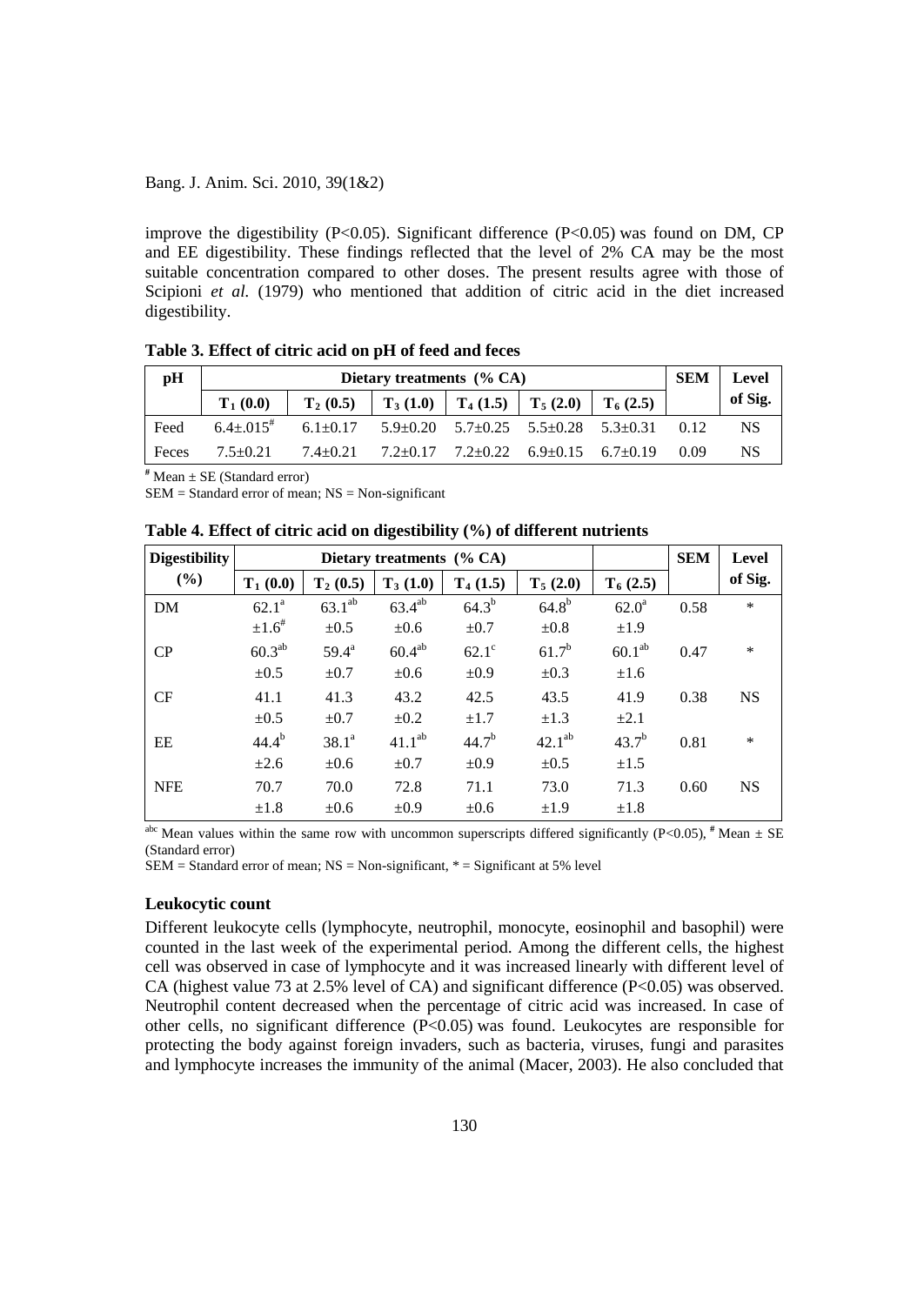lymphocytes are the second most common leukocyte in small animals and horses and the most common leukocyte of ruminants. Among the leukocytes, mainly lymphocyte maintains the immune status of the animal. Lymphocyte content increased with increasing dietary level of citric acid, and therefore, citric acid has got positive effect on immunity of rabbit. Their general function is to provide adaptive immunity, by creating a specific defense against specific pathogens.

| <b>Cells</b>    | Dietary treatments (% CA) |                 |              |                 |              |                 | <b>SEM</b> | Level     |
|-----------------|---------------------------|-----------------|--------------|-----------------|--------------|-----------------|------------|-----------|
|                 | $T_1(0.0)$                | $T_2(0.5)$      | $T_3(1.0)$   | $T_4(1.5)$      | $T_5(2.0)$   | $T_6(2.5)$      |            | of Sig.   |
| Lymphocyte      | 62 <sup>a</sup>           | 66 <sup>b</sup> | $66^{\rm b}$ | 69 <sup>b</sup> | $71^{\rm b}$ | $73^{\circ}$    | 1.55       | $\ast$    |
|                 | $\pm 3.8^{\text{*}}$      | $\pm 1.8$       | $\pm 1.2$    | $+2.7$          | $\pm 1.0$    | $\pm 1.4$       |            |           |
| Neutriphil      | $32^{\circ}$              | $27^{\rm b}$    | $24^b$       | $25^{\rm b}$    | $23^b$       | 16 <sup>a</sup> | 1.64       | *         |
|                 | $\pm 3.5$                 | $\pm 2.0$       | $\pm 1.5$    | $\pm 1.5$       | $\pm 0.7$    | $\pm 0.5$       |            |           |
| Monocyte        | 3 <sup>±</sup>            | 0.3             | 4.0          | 1.0             | 2.0          | $\overline{4}$  | 0.59       | <b>NS</b> |
|                 | 0.0                       | $\pm 0.3$       | $\pm 2.7$    | $\pm 1.2$       | $\pm 1.2$    | $\pm 2.1$       |            |           |
| Eosinophil      | $2+$                      | 6.0             | 5.0          | 4               | 4.0          | 6               | 0.71       | <b>NS</b> |
|                 | 1.0                       | $+2.3$          | $\pm 2.0$    | ±0.9            | $\pm 1.5$    | $\pm 1.2$       |            |           |
| <b>Basophil</b> |                           | 0.3             | 1            | 0.3             | $\Omega$     | 0.7             | 0.24       | <b>NS</b> |
|                 | ±0.9                      | $\pm 0.33$      | $\pm 0.57$   | $\pm 0.33$      | $\pm 0.0$    | $\pm 0.9$       |            |           |

**Table 5. Effect of citric acid on leukocyte content of rabbit blood**

<sup>abc</sup> Mean values within the same row with uncommon superscripts differed significantly (P<0.05),  $^{\#}$ Mean  $\pm$  SE (Standard error)

SEM= Standard error of mean;  $NS = Non-significant$ ,  $* = Significant$  at 5% level

### **Conclusion**

The result concluded that the addition of citric acid up to 2.0% level in concentrate mixture enhances performance (body weight and feed intake) of rabbit. The use of CA up to 2.5% level improves innate immunity of rabbit by increasing defense mechanism against nonspecific pathogens. At the level of 2.0% CA both performances and innate immunity are improved and this level may be recommended for growing rabbit.

### **Literature Cited**

- Abdel-Fattah, S. A., EI-Sanhoury, M. H., EI-Mednay, N. M. and EI-Mednay, F. 2008. Thyroid activity, of Broiler chicks fed supplemental Organic Acids. Intl. J. Poult. Sci., 7: 215-222.
- Afsharmanesh, M. and Pourreza J. 2005. Effect of calcium, citric acid, ascorbic acid vitamin D3 on the efficacy of microbial phytase in broiler starters fed wheat-based diets on performance, bone mineralization and ileal digestibility. Intl. J. Poult. Sci., 4: 418-424.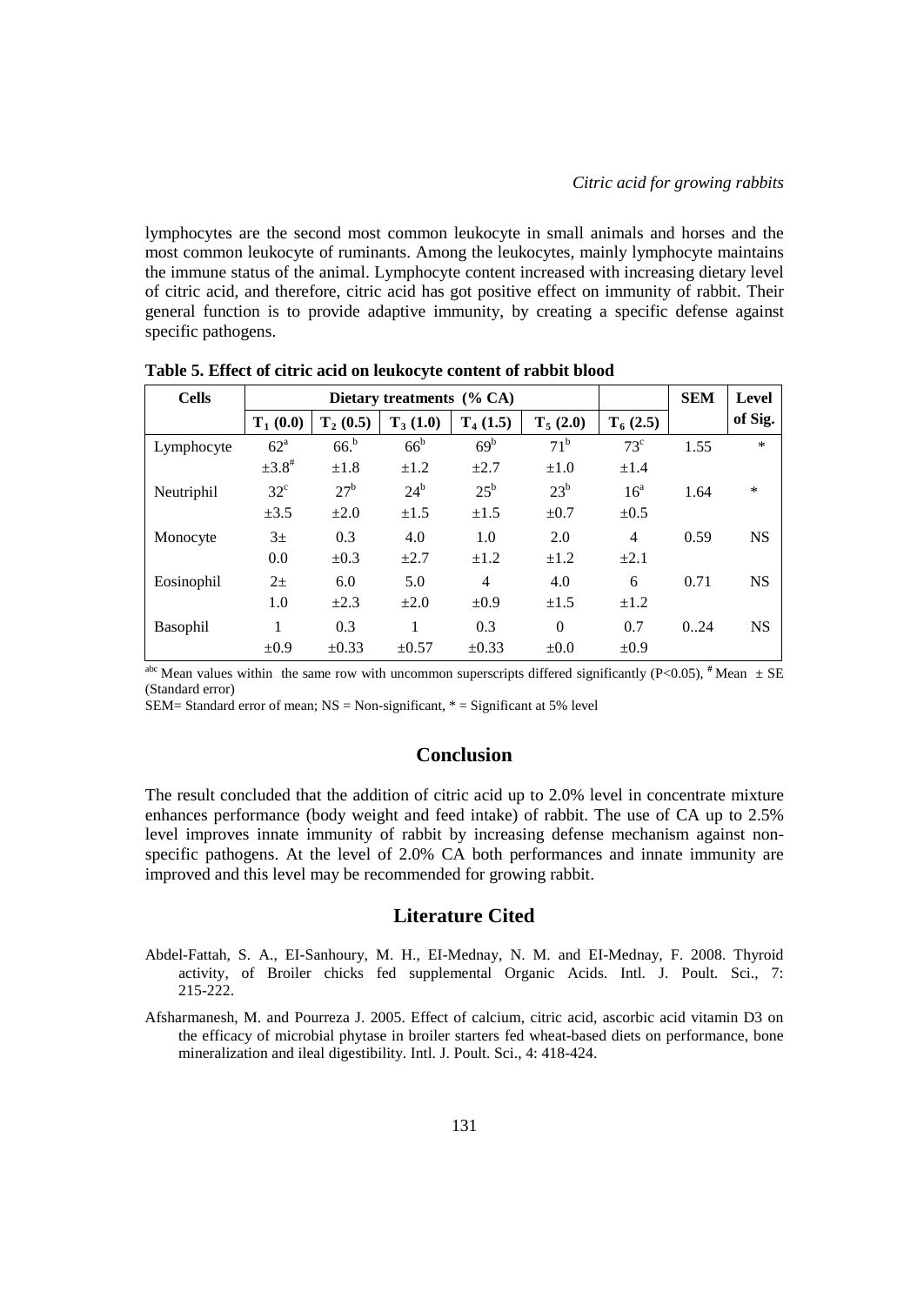- AOAC. 1990. Official method of analysis (15 edt). Association of Official Analytical Chemists. Washington DC, USA, 15:69-88
- Ashour, G., Ibrahim, S. A., Ismail, A. M. and El-Kholy, K. H. 2004. Physiological reactions and biological performance of rabbits to summer heat stress. In Proc: 2 Sci. Conf. on Physio. Resp. to Environ. Condi., El-Arish, Egypt, July, 165-186.
- Atapattu, N. S. B. M. and Nelligaswatta, C. J. 2005. Effect of citric acid on the performance and utilization of phosphorous and crude protein in broiler chickens fed rice by products based diets, Intl. J. Poult. Sci., 4 : 990-993.
- Castrovilli, C. 1991. Acidification of feeds for fattening rabbits. Rivista di Coniglicoltura, 38: 31-34.
- Cesari, B. R., Callsen, K. 2008. Effect of dietary acidification on growth performance and caecal characteristics in rabbits. 9th World Rabbit Congress – June 10-13, 2008, Indonesia, J. Anim. Sci., pp: 334-337.
- Denil, M., Okan, F.and Celik, K. 2003. Effect of dietary probiotic, organic acid and antibiotic supplementation to diets on broiler performance and carcass yield. Paki. J. Nutri., 2: 89-91.
- DLS (Department of Livestock Services). 2007. Livestock Policy and Action Plan, Ministry of Fisheries and Livestock, Government of Bangladesh, March, 2007.
- El-Kholy, K. H., T Seleem, T. S., El-Aasar, T. A. and Hanaa Abdelharith, A. 2008a. Effect of dietary addition of Arak (Salvadora persica) on growth andreproductive performance in black baladi rabbit males. World Rabbit Sci., 16: 21-27
- El-Mahdy, M. R., Salem, F. A. and El-Homeland, Y. M. 2002. Effect of Kemzyme in rabbit diets differing in their protein levels on digestion, blood constituents and carcass traits. In Proc.: 3 Sci. Conf. on Rabbit Prod. in Hot Climates, 8-11 Oct., Hurghada, Egypt, 495-505.
- Esteive-gracia, E. J., Brufau, A., Perez-vendrell Miquel, A., and Duven, A. 2001. Bioefficacy of enzyme preparation containing B-glucanase and xylanase in broiler diet based on barley and wheat in combination with flavomycin. Poult. Sci. Sci., 76: 1728-1737.
- Gong YiFeng., Liao-Herong., Wang-JinFu. and Li-HongYan. 2006. Effect of wheat middlings, microbial phytase and citric acid on phytate phosphorus, calcium and protein utilization of broilers. Agric. Sci. China, 5: 318-322.
- Harris, D. J. 1983. Construction of Quonset-style rabbit cages. J. Appl. Rabbit. Res., 6:142.
- Ivanov, I. 2005. Laboratory study to determine the effect of a probiotic mixture on broilers. Biotechnol. Anim. Husban, 21: 107-123.
- Macer, V. J. 2003. Clinical Laboratory Techniques. VET 204:http:/ www.medaille. [edu/vmacer/204\\_](http://www.medaille.edu/vmacer/204_lec5_wbca.htm) [lec5\\_wbca.htm.](http://www.medaille.edu/vmacer/204_lec5_wbca.htm)
- Maiorka, A., Santin, A. M. E., Borges, S. A., Opalinski, M. and Silva, A. V. F. 2004. Evaluation of a mix of fumaric, lactic citric and ascorbic acids on starter diets of broilers. Archives of Veteri. Sci., 9: 31-37.
- MOFL (Ministry of Fisheries and Livestock). 2006. Improvement of Livestock Wealth: What we are doing? November, 18, 2006.
- Moghadam, A. N., Pourrez, J. and Samie, A. H. 2006. Effect of different levels of citric acid on calcium and phosphorus efficiencies in broiler chicks. Pakis. J. Biolog. Sci., 9: 1250-1256.